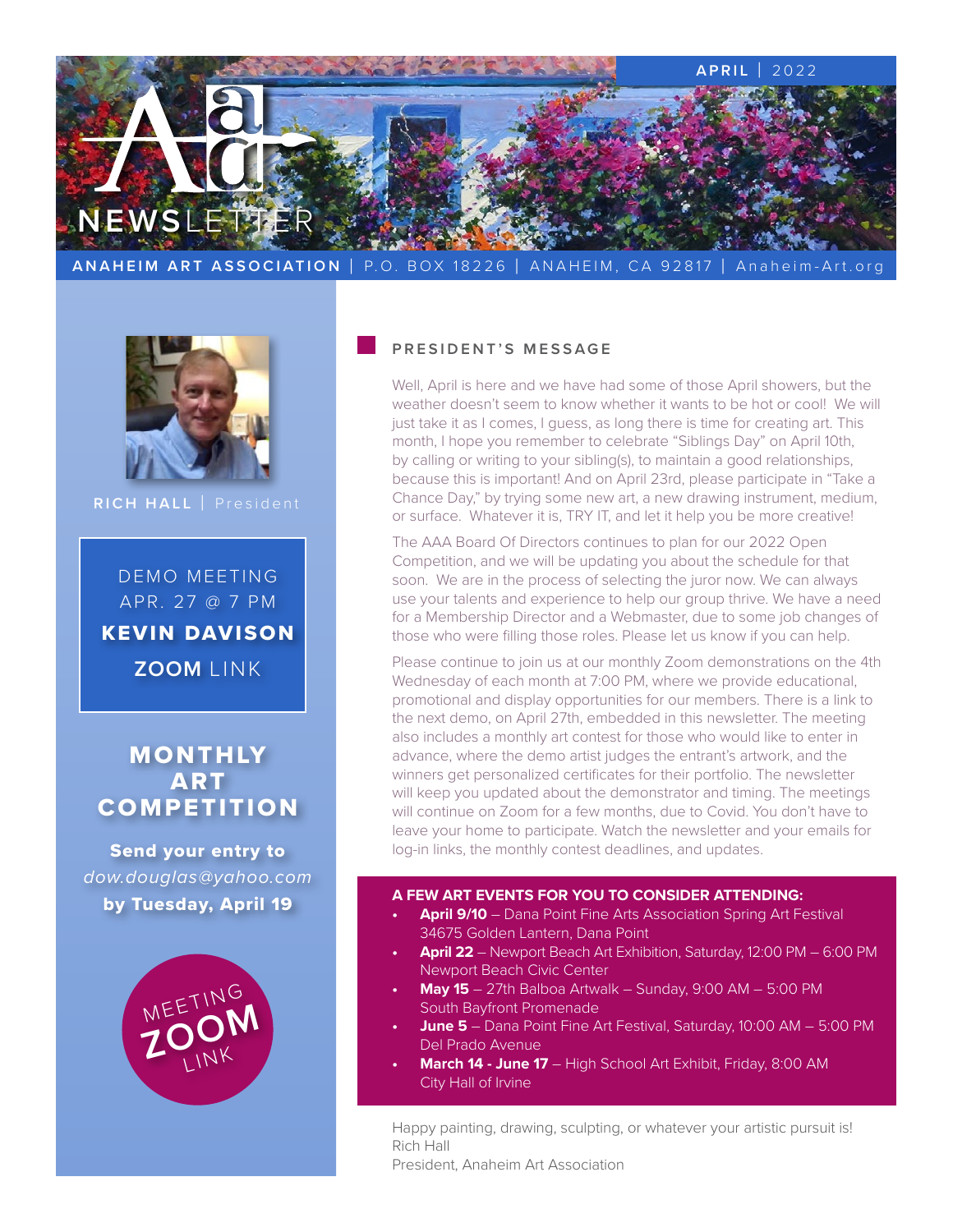### **DEMO ARTIST APRIL** | 2022



# **KEVIN DAVIDSON**





**KJ.DAVIDSON @EARTHLINK.NET**

## **WEDNESDAY, APRIL 27 @ 7 PM**

I graduated with a BFA in illustration from Art Center College of Design in 1973. I've been a freelance illustrator for over three decades now, working with local ad agencies and designers as well as national publishers.

Around 2001, I took a watercolor class from Barbara Stutheit, noted exhibitor in the Watercolor Gallery in Laguna Beach, CA. It was in her watercolor class that a fellow student gave me about 10 sheets of Yupo® paper (actually 100% polypropylene plastic). I used it on an illustration project and liked it so much I tried it on a seascape in Barbara's class. I've been using it almost exclusively ever since.

Yupo and plein air painting are a perfect match for my style of loose painting. The ability to completely lift the paint allows for great flexibility in execution on location, and when I get back to the studio, I can take my time on any cleanup needed, with little fear of overworking—-the color stays fresh and I can wipe off and redo completely any areas that aren't working for me. In addition, color intensity on Yupo seems to be better than on rag paper.

Past President of 300+ member Southern California Plein Air Painters Association, member of Orange and San Clemente Art Associations.